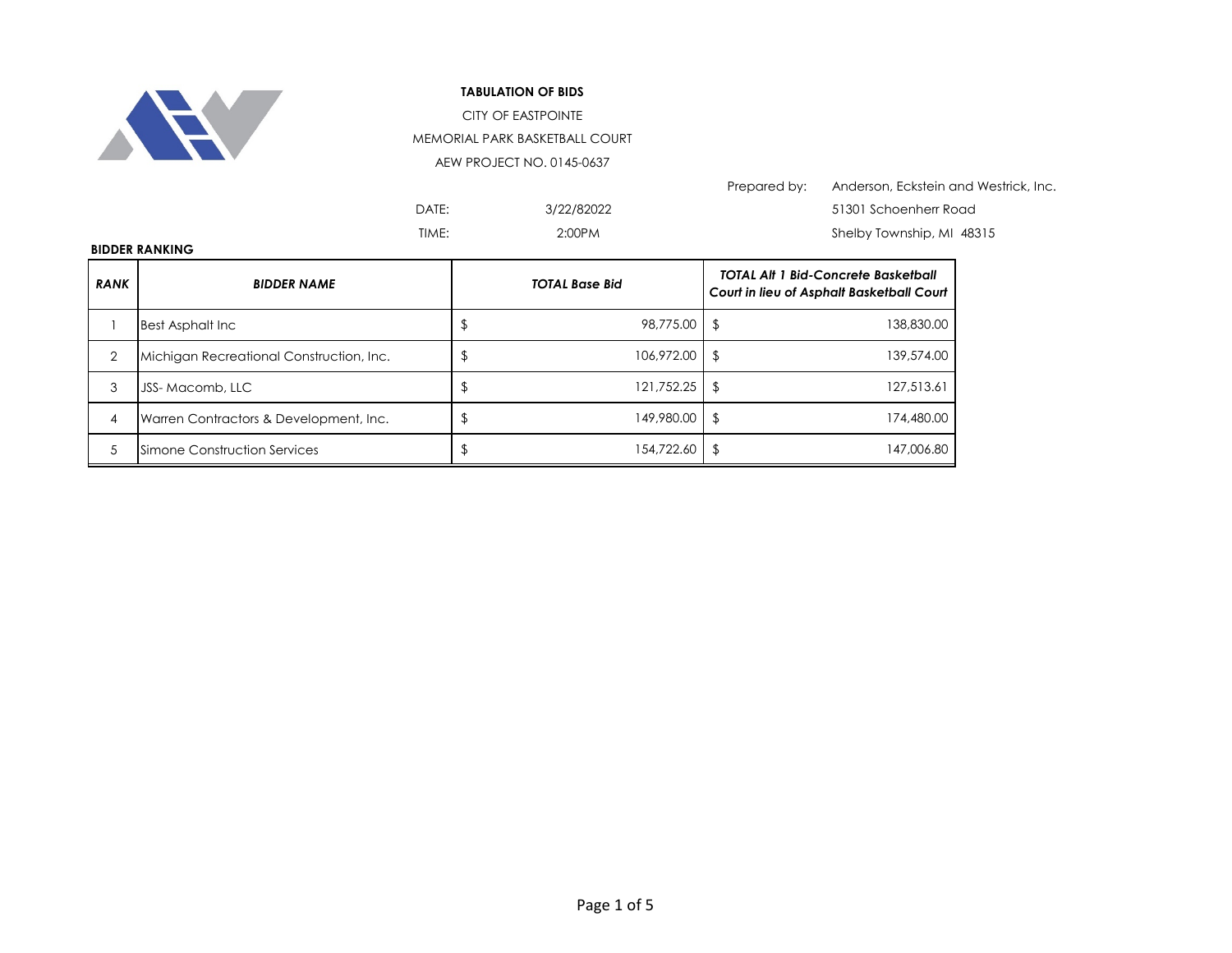|                 | <b>TABULATION OF BIDS</b><br><b>CITY OF EASTPOINTE</b><br>MEMORIAL PARK BASKETBALL COURT<br>AEW PROJECT NO. 0145-0637 |                       |                       |            | <b>Best Asphalt Inc</b><br>6334 N. Beverly Plaza<br>Romulus, MI 48174 |                   | Michigan Recreational Construction, Inc.<br>1091 Victory Drive<br>Howell, MI 48843 |            | JSS-Macomb, LLC<br>11858 Forest Glen Lane<br>Shelby Township, MI 48315 |  |
|-----------------|-----------------------------------------------------------------------------------------------------------------------|-----------------------|-----------------------|------------|-----------------------------------------------------------------------|-------------------|------------------------------------------------------------------------------------|------------|------------------------------------------------------------------------|--|
| Item<br>No.     | Description                                                                                                           | Estimated<br>Quantity | Units                 | Unit Price | Amount                                                                | <b>Unit Price</b> | Amount                                                                             | Unit Price | Amount                                                                 |  |
| <b>Base Bid</b> |                                                                                                                       |                       |                       |            |                                                                       |                   |                                                                                    |            |                                                                        |  |
| 1.              | Mobilization, 3% Max.                                                                                                 | $\overline{1}$        | LS.                   | 2,500.00   | 2,500.00                                                              | 3,000.00          | 3,000.00                                                                           | 2,970.00   | 2,970.00                                                               |  |
| 2.              | _Sidewalk Grading                                                                                                     | 85                    | Ft.                   | 14.00      | 1,190.00                                                              | 6.00              | 510.00                                                                             | 12.25      | 1.041.25                                                               |  |
| 3.              | Earth Excavation                                                                                                      | 275                   | Cyd                   | 48.00      | 13,200.00                                                             | 28.00             | 7,700.00                                                                           | 30.50      | 8,387.50                                                               |  |
| 4.              | Erosion Control, Inlet Protection, Fabric Drop                                                                        | $\overline{1}$        | Ea                    | 100.00     | 100.00                                                                | 160.00            | 160.00                                                                             | 224.00     | 224.00                                                                 |  |
| 5.              | Erosion Control, Silt Fence                                                                                           | 400                   | Ft.                   | 1.75       | 700.00                                                                | 3.40              | 1,360.00                                                                           | 5.90       | 2,360.00                                                               |  |
| 6.              | Aggregate Base, 4 inch                                                                                                | 60                    | Syd                   | 9.25       | 555.00                                                                | 13.25             | 795.00                                                                             | 25.75      | 1,545.00                                                               |  |
| 7.              | Aggregate Base, 6 inch                                                                                                | 930                   | Syd                   | 11.75      | 10,927.50                                                             | 18.00             | 16,740.00                                                                          | 15.00      | 13,950.00                                                              |  |
| 8.              | Geotextile, Separator                                                                                                 | 930                   | Syd                   | 1.75       | 1,627.50                                                              | 2.30              | 2,139.00                                                                           | 2.90       | 2.697.00                                                               |  |
| 9.              | Pavt, Cleaning                                                                                                        | $\overline{1}$        | LS.                   | 500.00     | 500.00                                                                | 525.00            | 525.00                                                                             | 2,750.00   | 2,750.00                                                               |  |
| 10.             | <b>HMA, 13A</b>                                                                                                       | 75                    | Ton                   | 170.00     | 12,750.00                                                             | 213.00            | 15,975.00                                                                          | 193.00     | 14,475.00                                                              |  |
| 11.             | HMA, 4EML                                                                                                             | 125                   | Ton                   | 135.00     | 16,875.00                                                             | 213.00            | 26,625.00                                                                          | 193.00     | 24,125.00                                                              |  |
| 12.             | Conc Pavt, Misc, Nonreinf, 6 inch                                                                                     | 16                    | Syd                   | 90.00      | 1,440.00                                                              | 83.00             | 1,328.00                                                                           | 305.00     | 4.880.00                                                               |  |
| 13.             | Sidewalk, Conc, 4 inch                                                                                                | 520                   | Sft                   | 8.00       | 4,160.00                                                              | 7.00              | 3,640.00                                                                           | 13.25      | 6,890.00                                                               |  |
| 14.             | _Basketball Court Surfacing, Color Coat                                                                               | $\overline{1}$        | LS.                   | 8,500.00   | 8,500.00                                                              | 9,600.00          | 9,600.00                                                                           | 8,800,00   | 8,800.00                                                               |  |
| 15.             | _Basketball Court Striping                                                                                            | $\overline{1}$        | LS.                   | 900.00     | 900.00                                                                | 1,150.00          | 1,150.00                                                                           | 1,050.00   | 1,050.00                                                               |  |
| 16.             | _Topsoil and Hydroseeding                                                                                             | 375                   | Syd                   | 10.00      | 3.750.00                                                              | 7.00              | 2,625.00                                                                           | 7.70       | 2.887.50                                                               |  |
| 17.             | Bench                                                                                                                 | $\overline{2}$        | Ea                    | 2,300.00   | 4,600.00                                                              | 1,900.00          | 3,800.00                                                                           | 3,360.00   | 6,720.00                                                               |  |
| 18.             | Basketball Court Hardware, Furnish                                                                                    | $\mathbf{1}$          | LS.                   | 10,500.00  | 10,500.00                                                             | 7,200.00          | 7,200.00                                                                           | 11,600.00  | 11,600.00                                                              |  |
| 19.             | Basketball Court Hardware, Install                                                                                    | $\mathbf{1}$          | LS.                   | 4,000.00   | 4,000.00                                                              | 2,100.00          | 2,100.00                                                                           | 4,400.00   | 4,400.00                                                               |  |
|                 |                                                                                                                       |                       | <b>TOTAL Base Bid</b> |            | 98,775.00                                                             |                   | 106,972.00                                                                         |            | 121,752.25                                                             |  |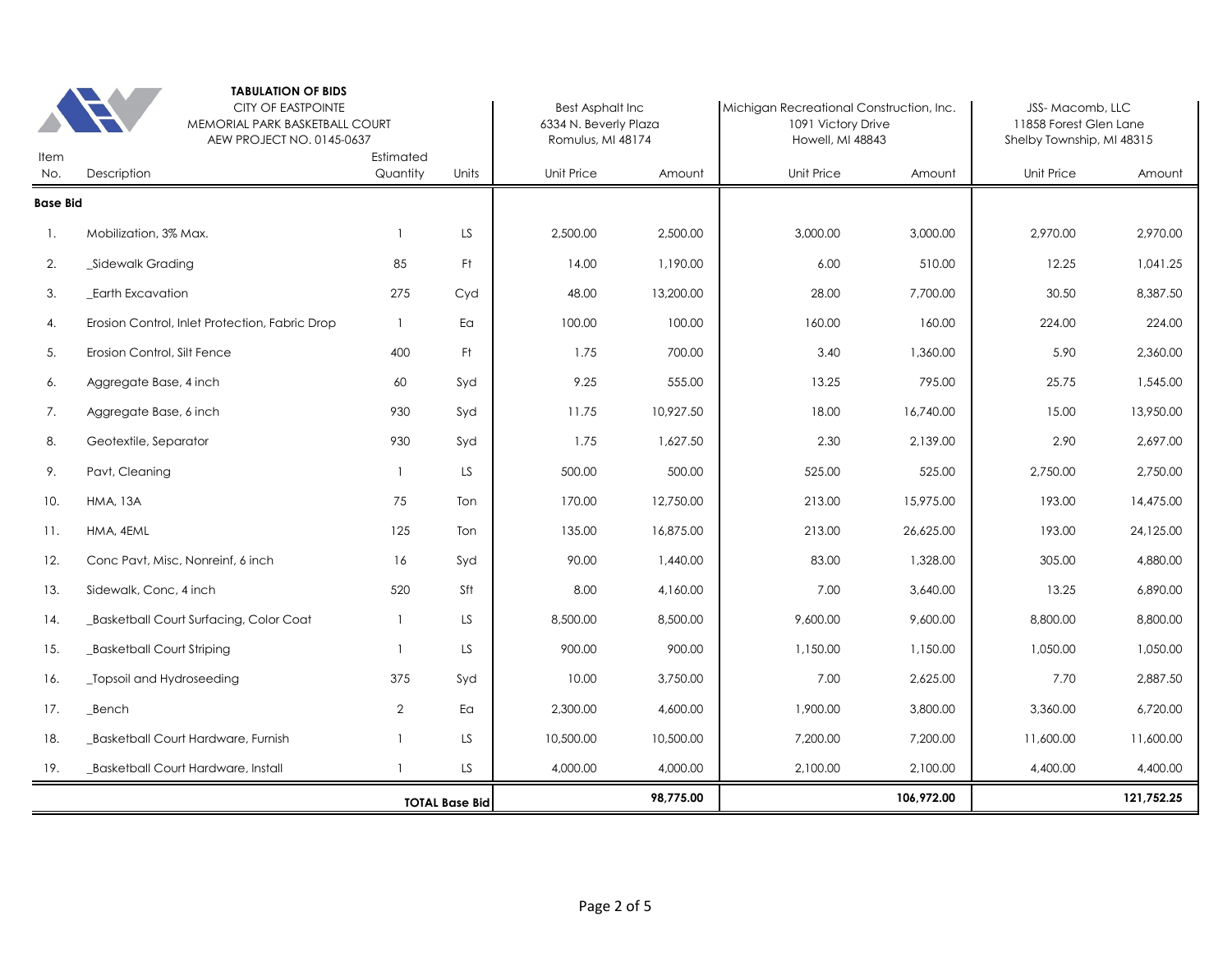|                    | <b>TABULATION OF BIDS</b><br><b>CITY OF EASTPOINTE</b><br>MEMORIAL PARK BASKETBALL COURT<br>AEW PROJECT NO. 0145-0637 |                       |       | <b>Best Asphalt Inc</b><br>6334 N. Beverly Plaza<br>Romulus, MI 48174 |            | Michigan Recreational Construction, Inc.<br>1091 Victory Drive<br>Howell, MI 48843 |            | JSS-Macomb, LLC<br>11858 Forest Glen Lane<br>Shelby Township, MI 48315 |            |
|--------------------|-----------------------------------------------------------------------------------------------------------------------|-----------------------|-------|-----------------------------------------------------------------------|------------|------------------------------------------------------------------------------------|------------|------------------------------------------------------------------------|------------|
| <b>Item</b><br>No. | Description                                                                                                           | Estimated<br>Quantity | Units | Unit Price                                                            | Amount     | <b>Unit Price</b>                                                                  | Amount     | <b>Unit Price</b>                                                      | Amount     |
|                    | Alternate 1 Bid-Concrete Basketball Court in lieu of Asphalt Basketball Court                                         |                       |       |                                                                       |            |                                                                                    |            |                                                                        |            |
| 20.                | Mobilization, 3% Max.                                                                                                 | $\mathbf{1}$          | LS    | 4,000.00                                                              | 4,000.00   | 3,000.00                                                                           | 3,000.00   | 2,311.36                                                               | 2,311.36   |
| 21.                | Erosion Control, Silt Fence                                                                                           | 400                   | Ft.   | 1.75                                                                  | 700.00     | 3.40                                                                               | 1,360.00   | 1.25                                                                   | 500.00     |
| 22.                | Erosion Control, Inlet Protection, Fabric Drop                                                                        | $\overline{1}$        | Ea    | 100.00                                                                | 100.00     | 160.00                                                                             | 160.00     | 224.00                                                                 | 224.00     |
| 23.                | Geotextile, Separator                                                                                                 | 930                   | Syd   | 1.75                                                                  | 1,627.50   | 2.30                                                                               | 2,139.00   | 2.90                                                                   | 2.697.00   |
| 24.                | Aggregate Base, 6 inch                                                                                                | 930                   | Syd   | 11.75                                                                 | 10,927.50  | 18.00                                                                              | 16,740.00  | 5.55                                                                   | 5,161.50   |
| 25.                | Pavt, Cleaning                                                                                                        | $\overline{1}$        | LS.   | 500.00                                                                | 500.00     | 525.00                                                                             | 525.00     | 1.00                                                                   | 1.00       |
| 26.                | Earth Excavation                                                                                                      | 330                   | Cyd   | 48.00                                                                 | 15,840.00  | 28.00                                                                              | 9,240.00   | 30.50                                                                  | 10,065.00  |
| 27.                | _Sidewalk Grading                                                                                                     | 85                    | Ft.   | 14.00                                                                 | 1,190.00   | 6.00                                                                               | 510.00     | 12.25                                                                  | 1,041.25   |
| 28.                | Sidewalk, Conc, 4 inch                                                                                                | 520                   | Sft   | 8.00                                                                  | 4,160.00   | 7.00                                                                               | 3,640.00   | 6.75                                                                   | 3,510.00   |
| 29.                | <b>Basketball Court Surfacing, Color Coat</b>                                                                         | $\overline{1}$        | LS    | 11,400.00                                                             | 11,400.00  | 12,500.00                                                                          | 12,500.00  | 8,800.00                                                               | 8,800.00   |
| 30.                | _Basketball Court Striping                                                                                            | $\mathbf{1}$          | LS.   | 900.00                                                                | 900.00     | 1,150.00                                                                           | 1.150.00   | 1,050.00                                                               | 1.050.00   |
| 31.                | Topsoil and Hydroseeding                                                                                              | 375                   | Syd   | 10.00                                                                 | 3.750.00   | 7.00                                                                               | 2,625.00   | 7.70                                                                   | 2.887.50   |
| 32.                | Bench                                                                                                                 | $\overline{2}$        | Ea    | 2,300.00                                                              | 4,600.00   | 1,900.00                                                                           | 3,800.00   | 3,360.00                                                               | 6.720.00   |
| 33.                | Aggregate Base, 4 inch                                                                                                | 60                    | Syd   | 9.25                                                                  | 555.00     | 13.25                                                                              | 795.00     | 4.00                                                                   | 240.00     |
| 34.                | Basketball Court Hardware, Furnish                                                                                    |                       | LS.   | 10,500.00                                                             | 10,500.00  | 7,200.00                                                                           | 7,200.00   | 11,600.00                                                              | 11,600.00  |
| 35.                | <b>Basketball Court Hardware, Install</b>                                                                             | $\mathbf{1}$          | LS.   | 4,000.00                                                              | 4,000.00   | 2,100.00                                                                           | 2,100.00   | 4,400.00                                                               | 4,400.00   |
| 36.                | Conc Pavt, Misc, Nonreinf, 6 inch                                                                                     | 890                   | Syd   | 72.00                                                                 | 64,080.00  | 81.00                                                                              | 72,090.00  | 74.50                                                                  | 66,305.00  |
|                    | TOTAL Alt 1 Bid-Concrete Basketball Court in lieu of Asphalt Basketball Court                                         |                       |       |                                                                       | 138,830.00 |                                                                                    | 139,574.00 |                                                                        | 127,513.61 |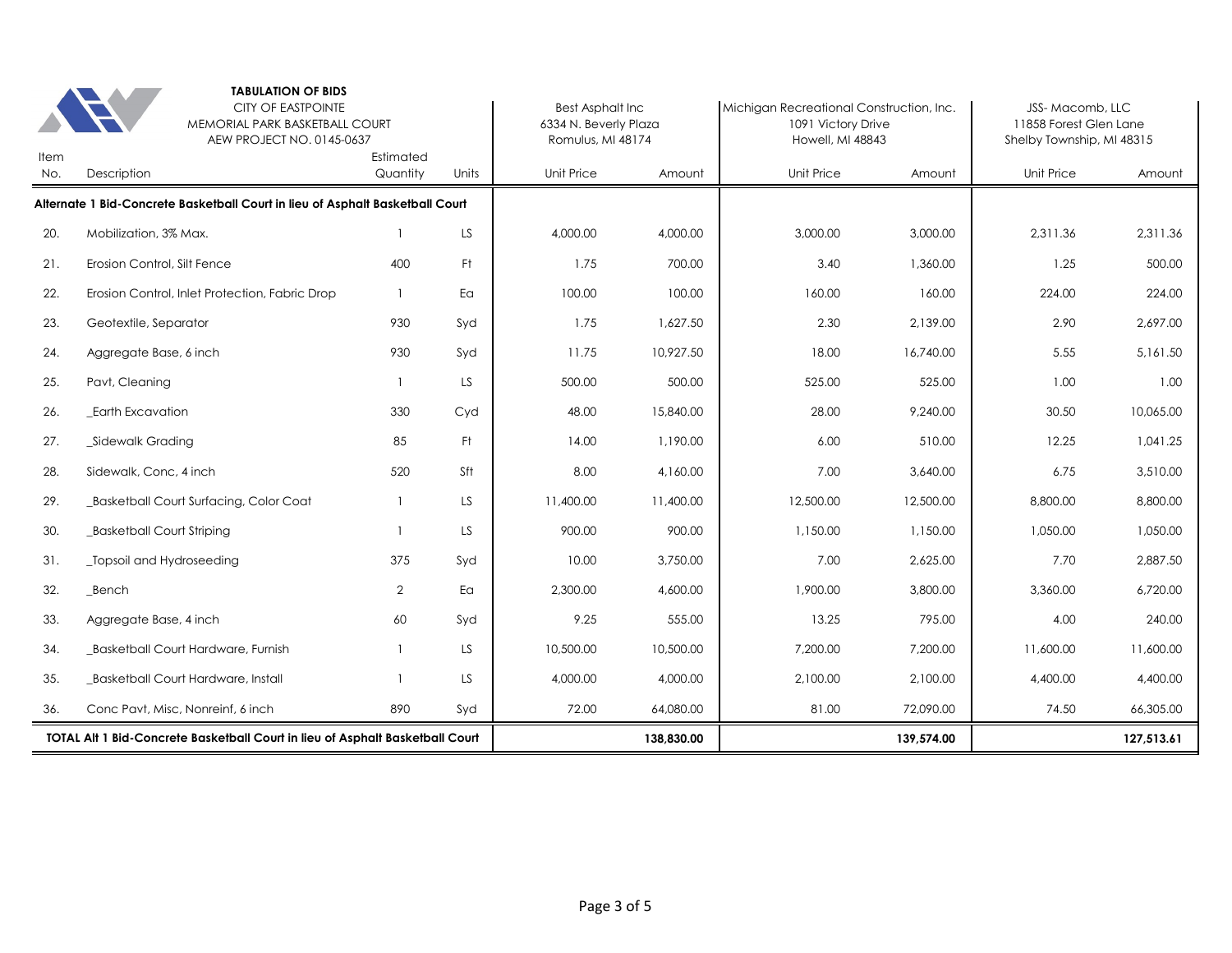|                 | <b>TABULATION OF BIDS</b><br><b>CITY OF EASTPOINTE</b><br>MEMORIAL PARK BASKETBALL COURT<br>AEW PROJECT NO. 0145-0637<br>Estimated |                | Warren Contractors & Development, Inc.<br>14979 Technology Dr.<br>Shelby Twp., MI 48315 |            | Simone Construction Services<br>51268 Fischer Park Drive<br>Shelby Township, MI 48316 |            |            |
|-----------------|------------------------------------------------------------------------------------------------------------------------------------|----------------|-----------------------------------------------------------------------------------------|------------|---------------------------------------------------------------------------------------|------------|------------|
| Item<br>No.     | Description                                                                                                                        | Quantity       | Units                                                                                   | Unit Price | Amount                                                                                | Unit Price | Amount     |
| <b>Base Bid</b> |                                                                                                                                    |                |                                                                                         |            |                                                                                       |            |            |
| $\mathbf{1}$ .  | Mobilization, 3% Max.                                                                                                              | 1              | LS.                                                                                     | 4.000.00   | 4,000.00                                                                              | 4,500.00   | 4,500.00   |
| 2.              | _Sidewalk Grading                                                                                                                  | 85             | Ft.                                                                                     | 20.00      | 1,700.00                                                                              | 37.00      | 3,145.00   |
| 3.              | _Earth Excavation                                                                                                                  | 275            | Cyd                                                                                     | 80.00      | 22,000.00                                                                             | 52.00      | 14,300.00  |
| 4.              | Erosion Control, Inlet Protection, Fabric Drop                                                                                     | $\mathbf{1}$   | Ea                                                                                      | 100.00     | 100.00                                                                                | 200.00     | 200.00     |
| 5.              | Erosion Control, Silt Fence                                                                                                        | 400            | Ft.                                                                                     | 3.00       | 1,200.00                                                                              | 5.00       | 2,000.00   |
| 6.              | Aggregate Base, 4 inch                                                                                                             | 60             | Syd                                                                                     | 15.00      | 900.00                                                                                | 14.35      | 861.00     |
| 7.              | Aggregate Base, 6 inch                                                                                                             | 930            | Syd                                                                                     | 16.00      | 14,880.00                                                                             | 15.00      | 13,950.00  |
| 8.              | Geotextile, Separator                                                                                                              | 930            | Syd                                                                                     | 6.00       | 5,580.00                                                                              | 6.12       | 5,691.60   |
| 9.              | Pavt, Cleaning                                                                                                                     | $\mathbf{1}$   | LS                                                                                      | 850.00     | 850.00                                                                                | 1,800.00   | 1,800.00   |
| 10.             | <b>HMA, 13A</b>                                                                                                                    | 75             | Ton                                                                                     | 270.00     | 20,250.00                                                                             | 300.00     | 22,500.00  |
| 11.             | HMA, 4EML                                                                                                                          | 125            | Ton                                                                                     | 270.00     | 33,750.00                                                                             | 275.00     | 34,375.00  |
| 12.             | Conc Pavt, Misc, Nonreinf, 6 inch                                                                                                  | 16             | Syd                                                                                     | 130.00     | 2,080.00                                                                              | 325.00     | 5,200.00   |
| 13.             | Sidewalk, Conc, 4 inch                                                                                                             | 520            | Sft                                                                                     | 12.00      | 6,240.00                                                                              | 12.50      | 6,500.00   |
| 14.             | Basketball Court Surfacing, Color Coat                                                                                             | $\mathbf{1}$   | LS                                                                                      | 10,000.00  | 10,000.00                                                                             | 10,000.00  | 10,000.00  |
| 15.             | _Basketball Court Striping                                                                                                         | $\mathbf{1}$   | LS                                                                                      | 1,150.00   | 1,150.00                                                                              | 1,600.00   | 1,600.00   |
| 16.             | _Topsoil and Hydroseeding                                                                                                          | 375            | Syd                                                                                     | 8.00       | 3,000.00                                                                              | 12.00      | 4,500.00   |
| 17.             | Bench                                                                                                                              | $\overline{2}$ | Ea                                                                                      | 1,900.00   | 3,800.00                                                                              | 2,500.00   | 5,000.00   |
| 18.             | _Basketball Court Hardware, Furnish                                                                                                | 1              | LS                                                                                      | 12,500.00  | 12,500.00                                                                             | 11,600.00  | 11,600.00  |
| 19.             | _Basketball Court Hardware, Install                                                                                                | $\mathbf{1}$   | LS.                                                                                     | 6,000.00   | 6,000.00                                                                              | 7,000.00   | 7,000.00   |
|                 |                                                                                                                                    |                | <b>TOTAL Base Bid</b>                                                                   |            | 149,980.00                                                                            |            | 154,722.60 |